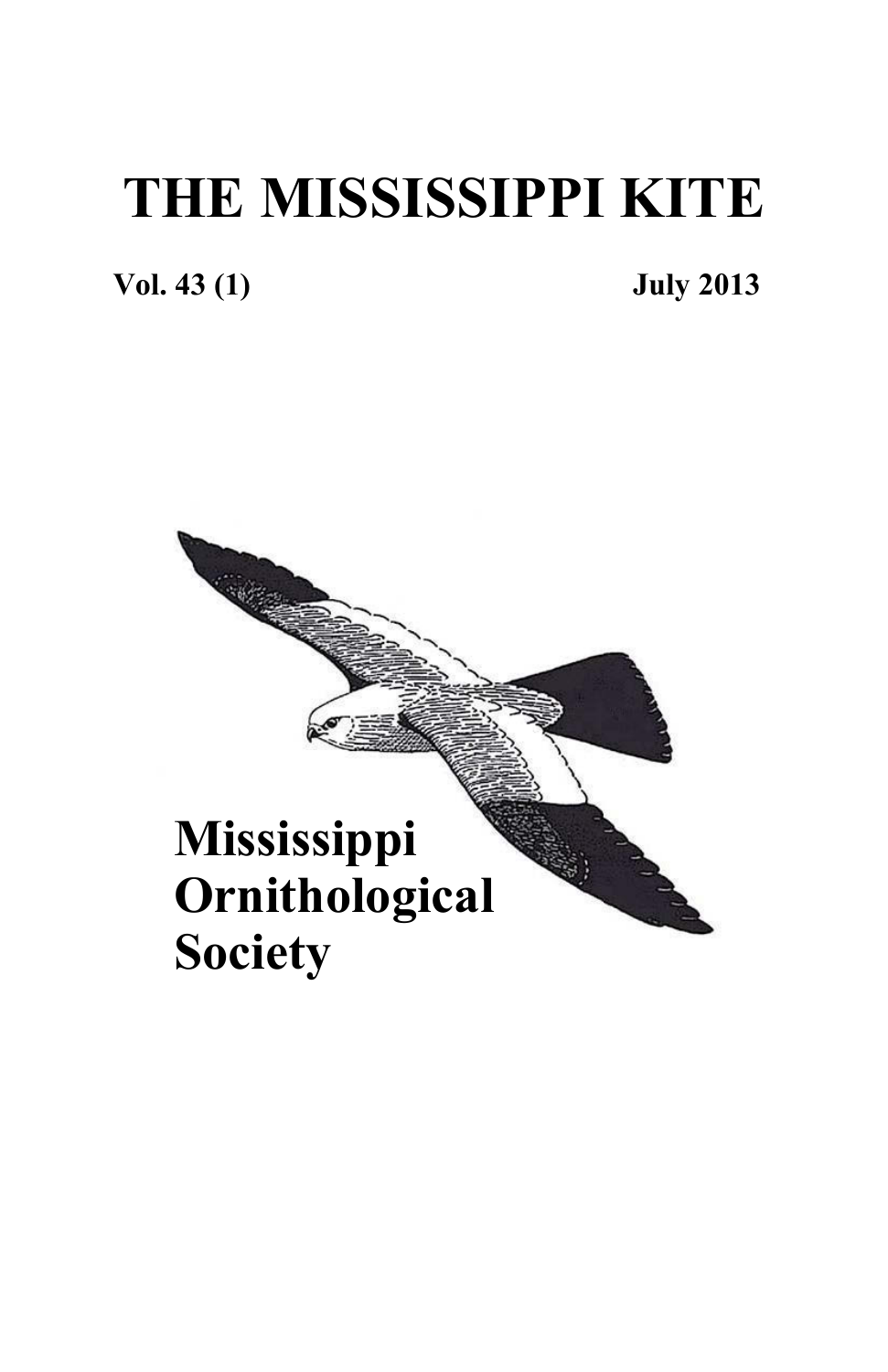### **THE MISSISSIPPI KITE**

Application for membership in the Mississippi Ornithological Society may be made to the Treasurer. The Mississippi Kite is sent to all members not in arrears for dues. Send change of address, requests for back issues, and claims for undelivered or defective copies to the Treasurer.

#### **Information for Authors**

*The Mississippi Kite* publishes original articles that advance the study of birdlife in the state of Mississippi. Submission of articles describing species occurrence and distribution, descriptions of behaviors, notes on the identification of Mississippi birds, as well as scientific studies from all fields of ornithology are encouraged. All manuscripts, in both a hard copy and digital copy format, should be submitted to the editor(s).

**COPY** – Paper manuscripts should be *typed, double-spaced* throughout, on high quality paper. Digital copy manuscripts should be prepared using 12 pt. Times New Roman font. If possible, please submit computer files in Microsoft Word although WordPerfect formats will be accepted. Handwritten manuscripts will also be accepted, but please contact the editor(s) prior to submission. Scientific names should be *italicized*.

**STYLE** – For questions of style consult previous issues of *The Mississippi Kite*. Manuscripts should include a title page (including names and addresses of all authors), text (beginning on page 2), literature cited (if applicable), tables, figure legends (on a separate page), and figures. Number all pages in the upper right-hand corner. Avoid footnotes.

**LITERATURE CITED** – List all references cited in the text alphabetically by the author's last name in the Literature Cited section. Citations should conform to the style of a recent issue of *The Mississippi Kite*.

**NOMENCLATURE** - Common names of bird species should be capitalized. Provide the scientific name (*italicized*) at the first mention of each species. Nomenclature should follow the American Ornithologists' Union Checklist of North American Birds, 7th edition (1998) and the 42nd (2000) through 53rd (2012) supplements.

**TABLES** – Tables should be formatted with the size of *The Mississippi Kite* in mind and should be interpretable without reference to the text.

**FIGURES** – Figures should be appropriate for photoreproduction without retouching.